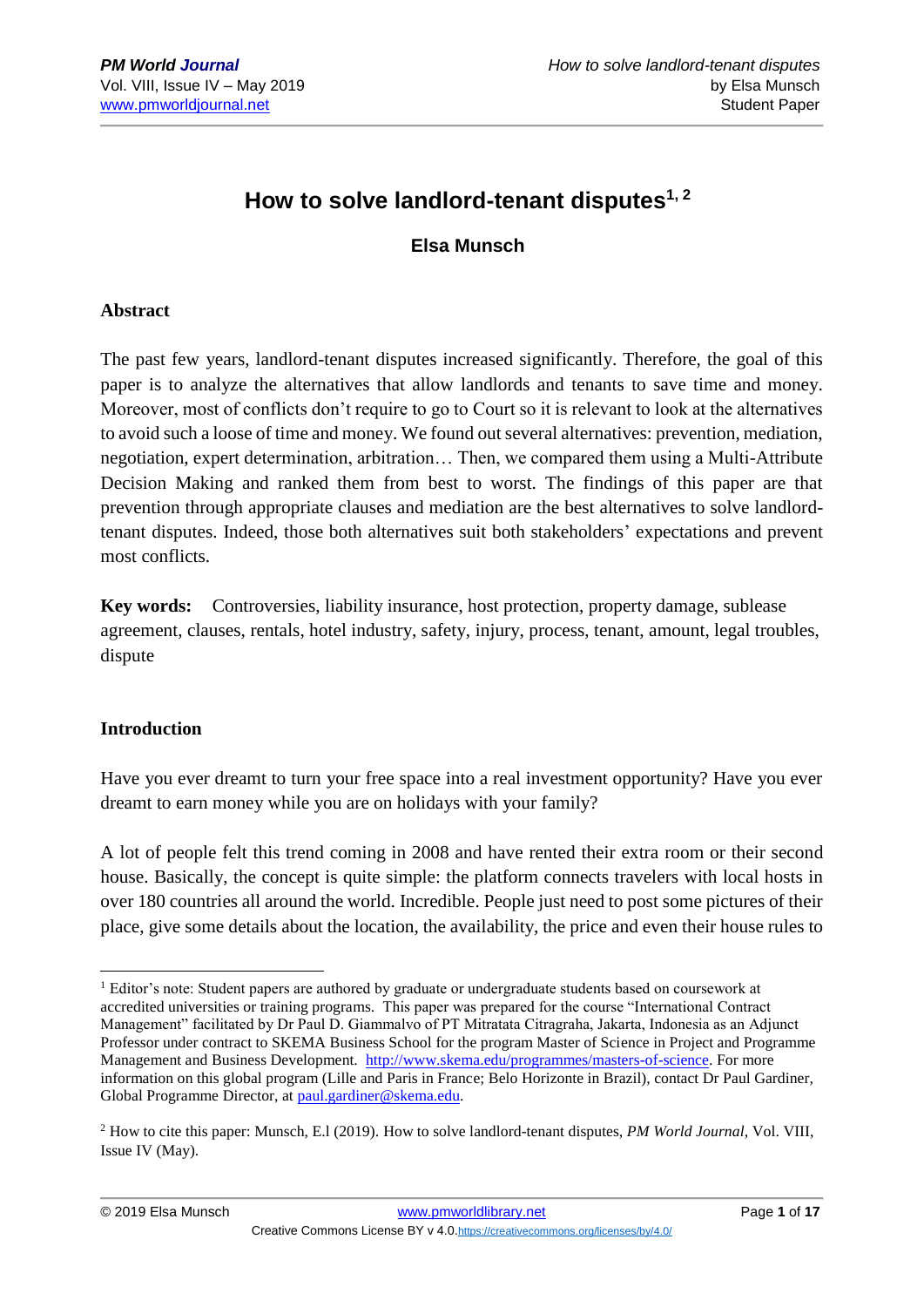be able to rent out their space so people can then book online if the rental fits with what they are looking for. Besides the creation of social links, hosts are pleased to earn extra money only by providing their free space into the platform<sup>[3](https://www.airbnb.fr/how-it-works)</sup>.

The Airbnb company, the leader of the new sharing economy is indisputably one of the greatest hyper-growth start-ups of these past few years. They succeeded in persuading "strangers to sleep in one another's homes" and then the company ["became a \\$25 billion company" in less](https://www.businessinsider.com/how-airbnb-was-founded-a-visual-history-2016-2?IR=T)  [than 10 years](https://www.businessinsider.com/how-airbnb-was-founded-a-visual-history-2016-2?IR=T)<sup>4</sup>. This is such an impressive story.

Besides people who are making real money opportunities with Airbnb, Airbnb is facing some controversies<sup>[5](https://legalvision.com.au/dispute-resolution-in-the-sharing-economy/)</sup>... Indeed, the hotel industry sees Airbnb as "Illegal hotels" that steal their clients because hosts are providing cheap accommodation in the heart of cities<sup>[6](https://www.theguardian.com/travel/2014/jul/08/airbnb-legal-troubles-what-are-the-issues)</sup>. Therefore, they have more difficulty to rent their rooms. Moreover, hotels have to apply for a hotel permit while Airbnb do not comply with the same rules and do not pay as much taxes as the hotel industry do. If travelers are worrying about the existence of fire safety in the place they are renting, hosts are worried about the real value of the Airbnb liability insurance. It most cases, travelers respect the place and do not break any rules but it can happen that some of them are not really cautions and don't take care of the space they rent as they do. To avoid those kind of problem, Airbnb provides

To have a better understanding of what hosts are struggling with, it is relevant to use the 5 Whys:**<sup>8</sup>**

them a Free Host Protection Insurance for every booking<sup>[7](https://learnairbnb.com/airbnb-liability-insurance/)</sup>.

*billion company*

Retrieved from:<https://www.theguardian.com/travel/2014/jul/08/airbnb-legal-troubles-what-are-the-issues> <sup>7</sup> Airbnb - *Airbnb Liability Insurance*

<sup>&</sup>lt;u>.</u> <sup>3</sup>Airbnb - *Destinations locales pour une communauté mondiale* Retrieved from:<https://www.airbnb.fr/how-it-works>

<sup>4</sup> Biz carson (02/23/16) - Business Insider - *How 3 guys turned renting an air mattress in their apartment into a \$25* 

Retrieved from:<https://www.businessinsider.com/how-airbnb-was-founded-a-visual-history-2016-2?IR=T>

<sup>5</sup> Thomas Richman (06/22/16) - Legal Vision - *Dispute Resolution in the Sharing Economy* Retrieved from:<https://legalvision.com.au/dispute-resolution-in-the-sharing-economy/>

<sup>6</sup>Will Coldwell (07/08/14) - The Guardian - *Airbnb's legal troubles: what are the issues?*

Retrieved from:<https://learnairbnb.com/airbnb-liability-insurance/>

<sup>8</sup> Airbnb - *What is the resolution Center?*

Retrieved from:<https://www.airbnb.com/help/article/767/what-is-the-resolution-center?ibbe=0>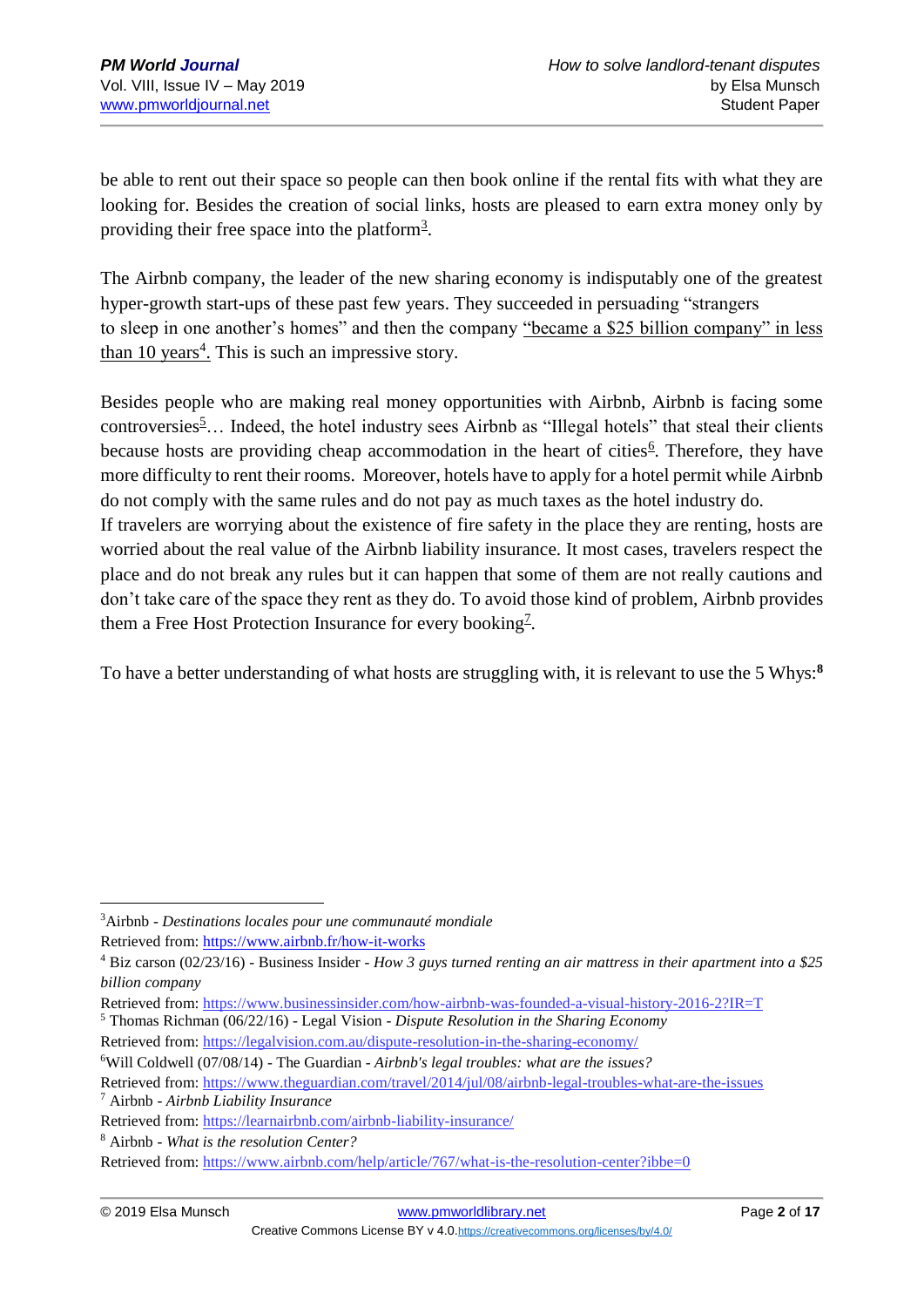

## **Figure 1: 5 Whys Analysis: Are people well insured when they rent their house on AirBnb? 9**

This analysis shows that a lot of stakeholders are playing a role in the dispute and lead to a strong landlord dissatisfaction.

According to the definition of the Max Wideman's Comparative Glossary (MWCG), "In project management, that part of an organization responsible for managing a project from inception to closure as evidenced by successful delivery and transfer of the project's product into the care, custody and control of the Client or Customer"<sup>[10](http://www.maxwideman.com/pmglossary/PMG_P16.htm#Project%20Manager)</sup>, therefore it is important to work on contracts during the project management process to avoid any misunderstandings and damages.

To avoid those kind of problems, Airbnb claims that an *"Host Protection Insurance program provides primary liability coverage of up to \$1 million USD per occurrence, in the event of third-*

```
http://www.maxwideman.com/pmglossary/PMG_P16.htm#Project%20Manager
```
<sup>&</sup>lt;sup>9</sup> By Author

<sup>10</sup> Max Wideman - Wideman Comparative Glossary of Project Management Terms v5.5. (n.d.) *- Project Life Cycle (Span) Cost - to - Project Manager*; Retrieved from: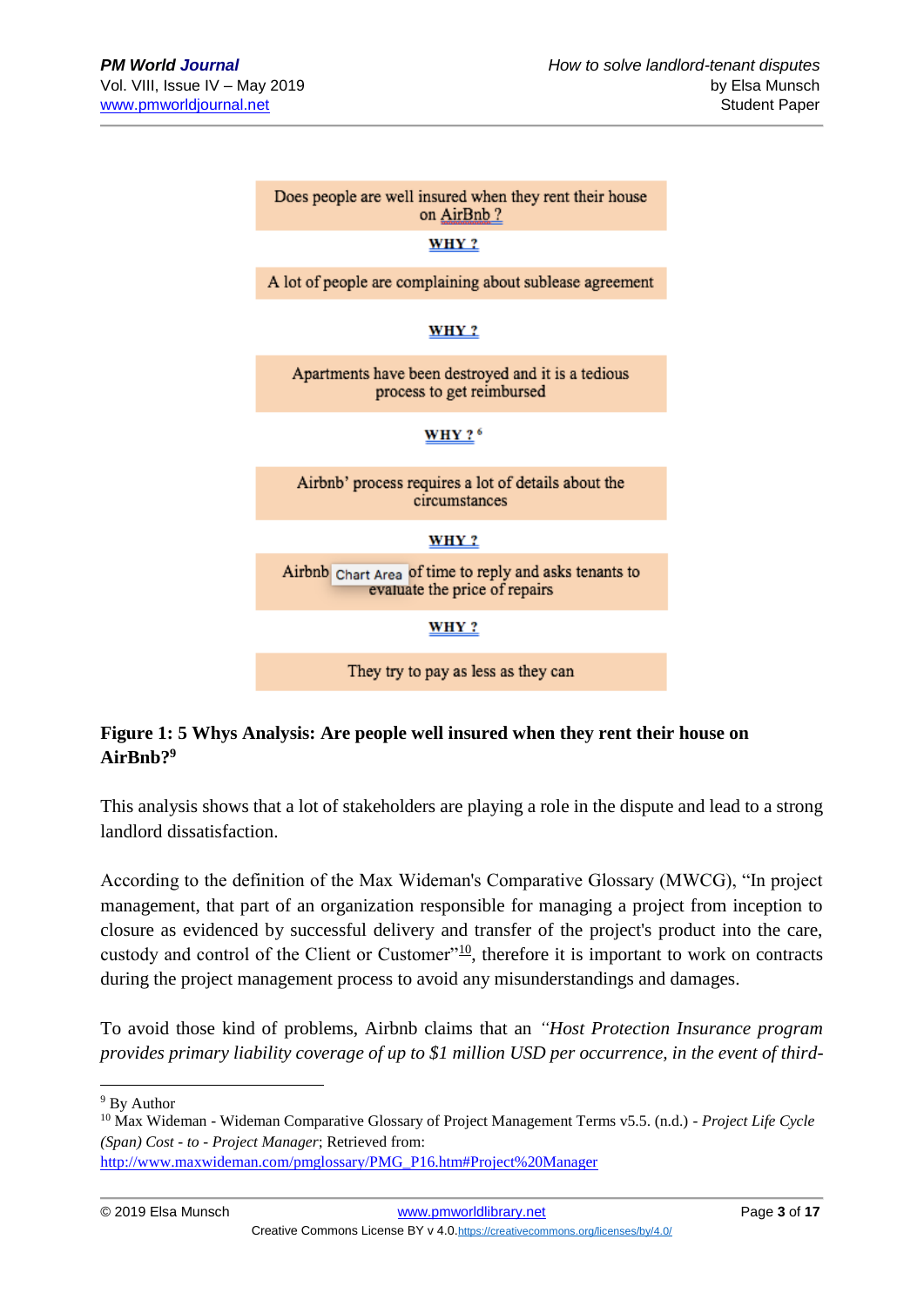*party claims of bodily injury or property damage*<sup>[11](https://www.airbnb.com/host-protection-insurance)</sup>. Nevertheless the reality is quite the opposite and the Host Protection Insurance can be a long tedious process…

Throughout this paper, the objective will be to show why residential agreements are so important and the importance of exploring the different alternatives to solve disputes between landlord and tenant. To do so, we will focus on clauses and contracts in order to know which one is the best. This topic is directly linked with portfolio management as we need to analyze contracts in order to avoid misunderstandings.

We will go further in our researches by wondering:

- ➢ Are hosts enough covered?
- $\triangleright$  Do they need to pay for extra insurance?
- ➢ Does Airbnb give them all the money back if some things are destroyed?

#### **Methodology**

**Step 1.** As mentioned previously, there is a big problematic with landlords struggling with their insurance when tenants destroy something in their apartment/house.

Therefore, we need to answer those questions:

- $\triangleright$  What is the best alternative when a dispute arises?
- $\triangleright$  Are they well insured?
- ➢ How to secure residential agreement?

The objective is to find the best alternatives for the landlord when some stuffs have been destroyed by tenants.

#### **Step 2. Identification of feasible alternative solutions to the problem**

Court litigations are not always the best solution when a dispute does arise; therefore new ways of Alternative Dispute Solutions are increasing: *"In recent years there has been an increased effort to encourage parties to engage in ADR, which is a very effective mechanism for settling disputes. ADR comprises methods where parties seek to attempt to resolve matters out of Court by way of arbitration or mediation or general Without Prejudice discussions."[12](https://www.franciswilksandjones.co.uk/site/our_services/litigation-funding/fa-what-are-the-alternatives-to-litigation.html)*

<u>.</u>

<sup>&</sup>lt;sup>11</sup> Airbnb - *Host Protection Insurance*; Retrieved from:<https://www.airbnb.com/host-protection-insurance>

<sup>&</sup>lt;sup>12</sup> Francis Wilk & Jones – What are the alternatives to litigation? Retrieved from:

[https://www.franciswilksandjones.co.uk/site/our\\_services/litigation-funding/fa-what-are-the-alternatives-to](https://www.franciswilksandjones.co.uk/site/our_services/litigation-funding/fa-what-are-the-alternatives-to-litigation.html)[litigation.html](https://www.franciswilksandjones.co.uk/site/our_services/litigation-funding/fa-what-are-the-alternatives-to-litigation.html)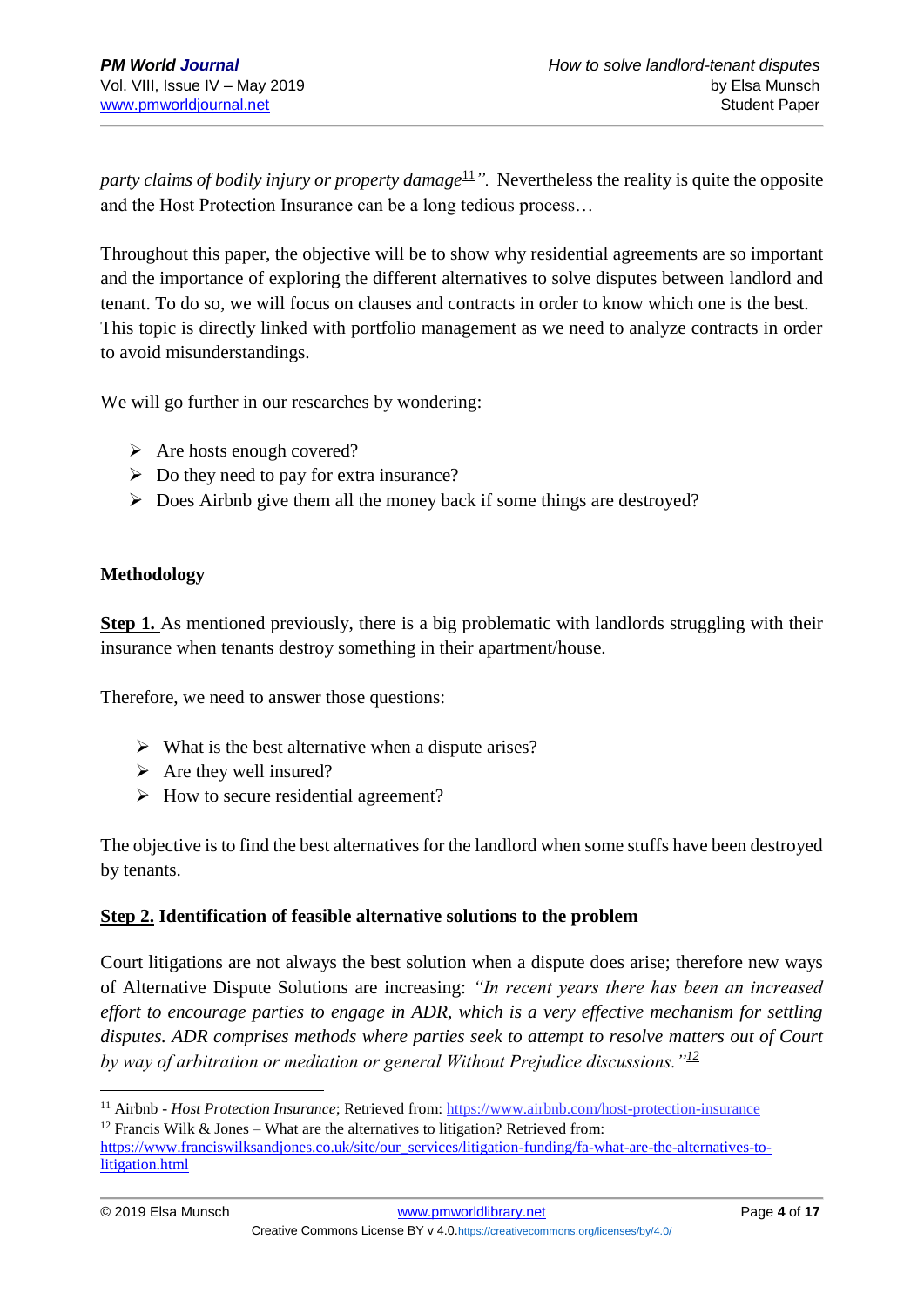According to the **National Alternative Dispute Resolution Advisory Council**<sup>[13](https://www.ag.gov.au/LegalSystem/AlternateDisputeResolution/Pages/default.aspx)</sup> the possible feasible alternatives are the following :



Let's now consider all of them.

#### **Step 3. Development of the outcomes for each alternative**

#### **1. Prevention through appropriates clauses**

Basically, a residential agreement must contain clauses. Some clauses are required by the law and some other are chosen by the landlord depending on the situation. It is essential that every owner look at clauses carefully in order to be well insured in case of damages.

Therefore, clauses and the content of the residential agreement are the key to avoid disputes and a key element to consider if a dispute arises.

With the help of several residential agreements, we can now define some clauses that a contract must contains to avoid disputes.

First of all, owners have to comply with the law. They must be very specific about rental terms. Therefore, they must define the amount of the security deposit and the condition to give it back to the tenant. One of the clauses should also contains the resident's name and the person financially responsible for the rent payment. This rent clause must contain a lot of details: the rent amount, the due date and the late fee rules.

Finally, the contract must precise the utilities and the maintenance protocol $\frac{14}{11}$  $\frac{14}{11}$  $\frac{14}{11}$ : is the apartment furnished, what are the furniture, what cannot be repaired, who is responsible for repairing the damages and who have to pay for the damages.

<sup>1</sup> <sup>13</sup> Australian Government, Attorney General's Department - Alternative Dispute Resolution; Retrieved from: <https://www.ag.gov.au/LegalSystem/AlternateDisputeResolution/Pages/default.aspx>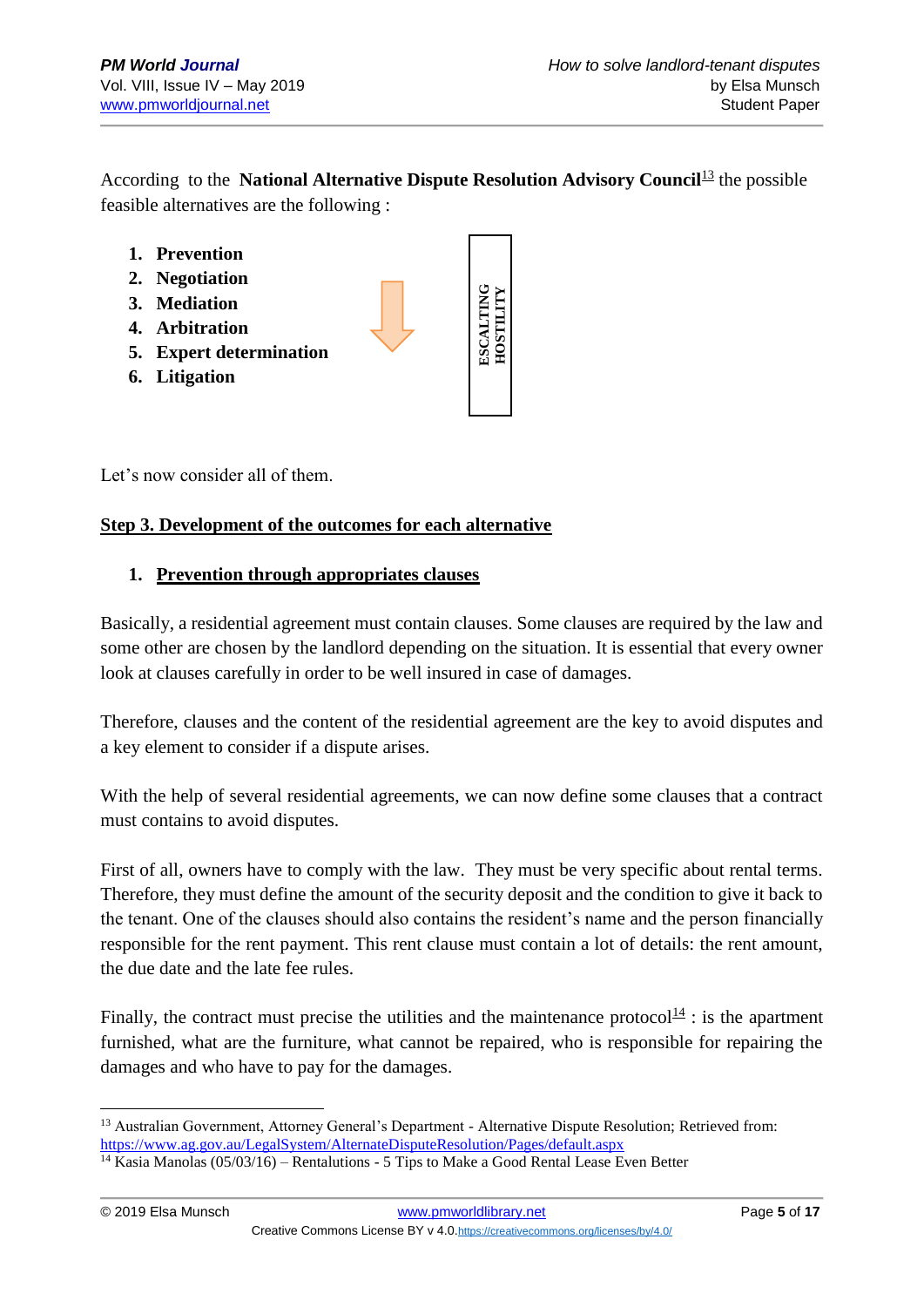Secondly, it is highly recommended to do not use a pre-made template but to customize it in order to be more specific. By adding specific requirements, the contract will be stronger and the landlord will be better insured. The customization has to be based on federal and local laws as well as the requirements of the landlord $15$ .

For instance, in California, a man rented his house on Airbnb and mentioned all the furniture of the apartment and the price for repairing every single item if there is one broken. Therefore, on Airbnb, an owner should write down all the furniture on the contract and the price of the repair in case something is broken.

It is an efficient way to avoid dispute since both parties are aware of their responsibilities.

#### **2. Negotiation**

This alternative allow landlords and tenants to find a middle ground for both. This is also known as BATNA: "best alternative to a negotiation agreement".

## **3. Mediation**

*"The most common process is mediation, where an independently appointed experienced lawyer (for instance a solicitor or barrister) will commonly supervise initial meetings and ongoing discussions as to different aspects of the case between the parties over a day long (or more) meeting."[16](https://www.franciswilksandjones.co.uk/site/our_services/litigation-funding/fa-what-are-the-alternatives-to-litigation.html)*

Mediation is known as a cooperative procedure used by both the tenant and the landlord when they strongly disagree. This method is considered to be the most efficient method in Ireland.<sup>[17](https://www.rtb.ie/dispute-resolution/dispute-resolution/dispute-resolution-process-faqs)</sup>

Basically, a third person, the mediator, do his best to find a mutual compromise by encouraging both parties to consider each other point of view<sup>[18](https://www.tollers.co.uk/news/2016/adjudication-arbitration-and-mediation/)</sup>.

Retrieved from:<https://www.rentalutions.com/education/articles/5-ways-to-improve-your-rental-lease>

<sup>&</sup>lt;sup>15</sup> Kasia Manolas (05/03/16) – Rentalutions - 5 Tips to Make a Good Rental Lease Even Better; Retrieved from: <https://www.rentalutions.com/education/articles/5-ways-to-improve-your-rental-lease>

<sup>&</sup>lt;sup>16</sup> Francis Wilk & Jones – What are the alternatives to litigation? Retrieved from:

[https://www.franciswilksandjones.co.uk/site/our\\_services/litigation-funding/fa-what-are-the-alternatives-to](https://www.franciswilksandjones.co.uk/site/our_services/litigation-funding/fa-what-are-the-alternatives-to-litigation.html)[litigation.html](https://www.franciswilksandjones.co.uk/site/our_services/litigation-funding/fa-what-are-the-alternatives-to-litigation.html)

<sup>&</sup>lt;sup>17</sup> Residential Tenancy Board – Dispute Resolution Process FAQS; Retrieved from: [https://www.rtb.ie/dispute](https://www.rtb.ie/dispute-resolution/dispute-resolution/dispute-resolution-process-faqs)[resolution/dispute-resolution/dispute-resolution-process-faqs](https://www.rtb.ie/dispute-resolution/dispute-resolution/dispute-resolution-process-faqs)

<sup>18</sup> Benson (01/16) – Tollers - *Adjudication, Arbitration and Mediation – What's the difference?* Retrieved from: <https://www.tollers.co.uk/news/2016/adjudication-arbitration-and-mediation/>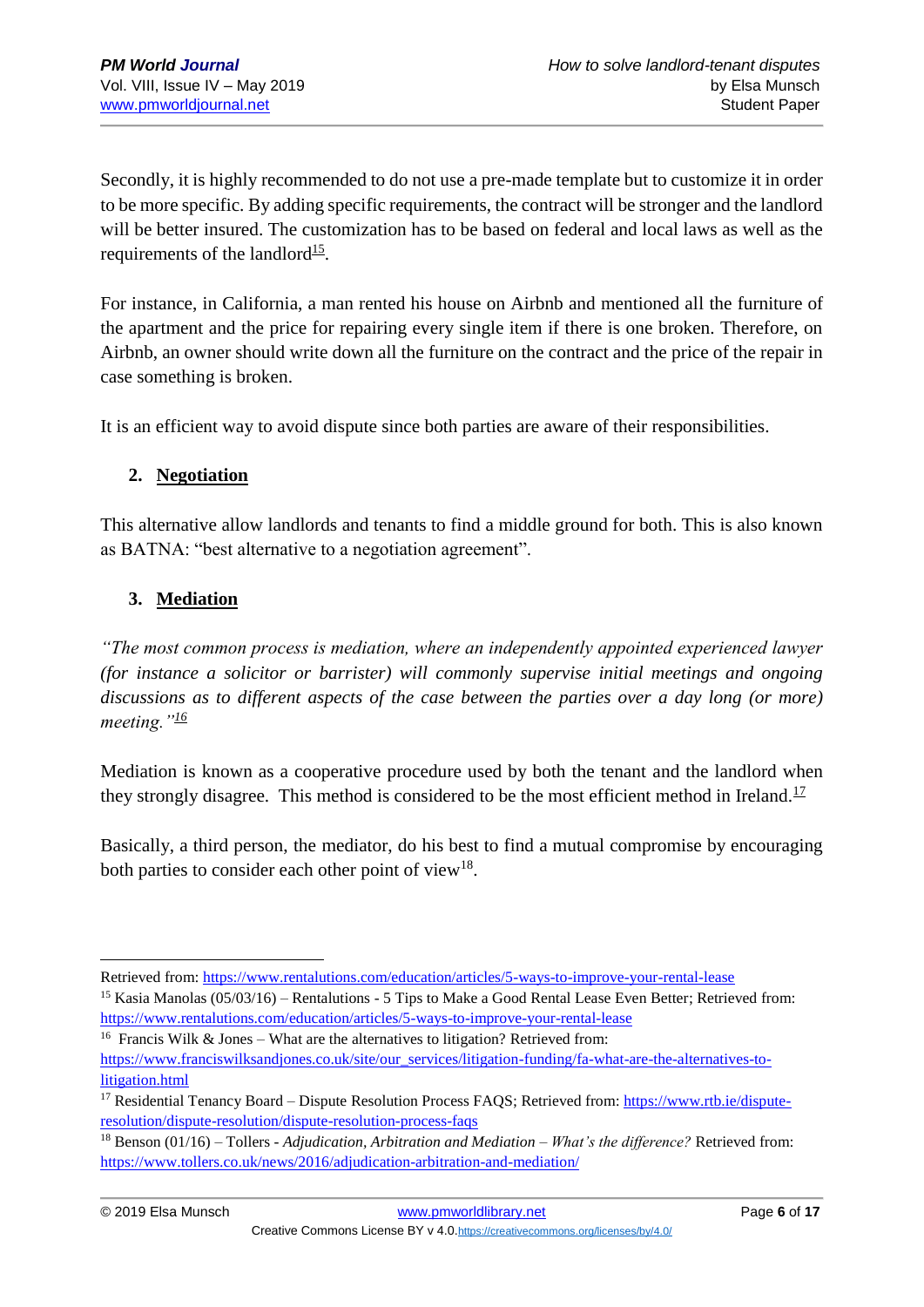The outcome of mediation is a Resolution Agreement, in which both parties reaffirms their responsibilities by signing the Agreement. Another benefit of the mediation is the persisting good relationship between landlord and tenant.

### **4. Arbitration**

The fourth alternative is the arbitration. This alternative arises when both parties cannot reach an agreement or a compromise. This method requires a third person able to impose his decision. Both parties are sure a decision will be taken but this is a binding-decision. One of the best advantage in using arbitration is the private aspect of the procedure $19$ .

The difference with a lawsuit is that the process is less formal, less expensive and takes less time.

#### **5. Expert determination**

*"This process is where a dispute resolution practitioner evaluates the dispute and makes a determination."[20](https://www.griffin.law/arbitration-adjudication-mediation-alternative-dispute-%20resolution-work/)*

Expert determination is an informal process of dispute resolution. Experts are mainly hired when there is a valuation at stake.

Landlord and tenants have to agree on the conflict and agree the report will be binding. One of the best advantages is the informality of the process and the possible fast implementation. The drawback is the difficulty to challenge the expert's choice.

#### **6. Litigation**

When the security deposit does not cover damages, landlord has the choice to pursue legal action to solve the problem. Indeed, *"Thousands in expenses may lead to litigation with a lawyer"*. <sup>[21](https://www.ag.gov.au/LegalSystem/AlternateDisputeResolution/Pages/default.aspx)</sup> To do so, landlord have to present evidence against the tenant through pictures and police report.

Nevertheless, it can be expensive to hire a lawyer and the process to win your case can be long.

<sup>19</sup> Edmonds (01/10/17) – Griffin Law - *Arbitration. Adjudication. Mediation. Alternative Dispute Resolution: does it work?* Retrieved from: [https://www.griffin.law/arbitration-adjudication-mediation-alternative-dispute](https://www.griffin.law/arbitration-adjudication-mediation-alternative-dispute-%20resolution-work/)[resolution-work/](https://www.griffin.law/arbitration-adjudication-mediation-alternative-dispute-%20resolution-work/)

<sup>20</sup> Edmonds (01/10/17) – Griffin Law - *Arbitration. Adjudication. Mediation. Alternative Dispute Resolution: does it work?* Retrieved from: [https://www.griffin.law/arbitration-adjudication-mediation-alternative-dispute](https://www.griffin.law/arbitration-adjudication-mediation-alternative-dispute-%20resolution-work/)[resolution-work/](https://www.griffin.law/arbitration-adjudication-mediation-alternative-dispute-%20resolution-work/)

<sup>&</sup>lt;sup>21</sup> Australian Government, Attorney General's Department - Alternative Dispute Resolution; Retrieved from: <https://www.ag.gov.au/LegalSystem/AlternateDisputeResolution/Pages/default.aspx>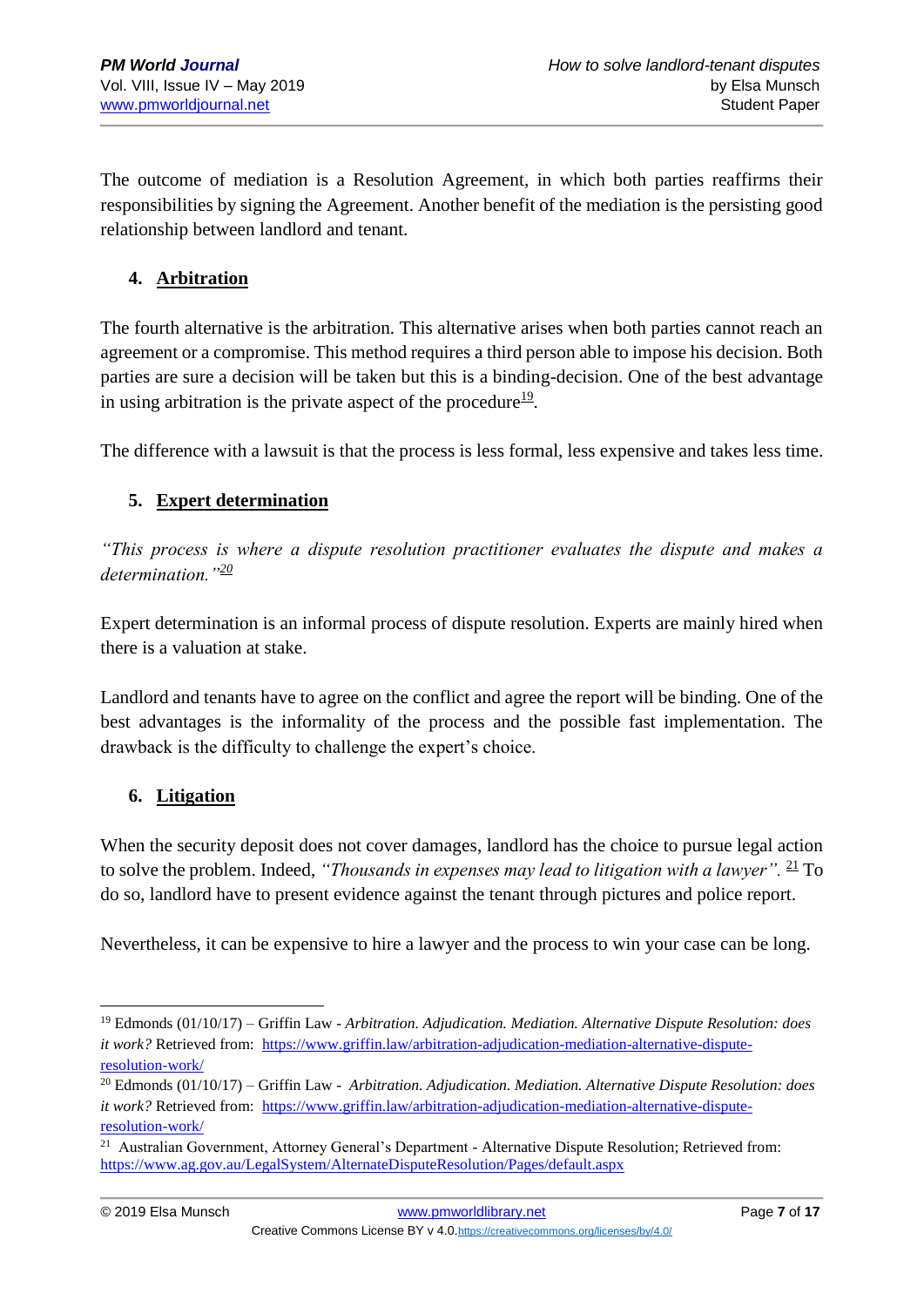#### **Step 4. Selection of Criteria**

In order to rank well all the alternatives, we need to establish a list of criteria adapted to rental problems. Based on the criteria from the **chapter 19 of the book** "Managing, Resolving, and Avoiding Cross-Border Business or Regulatory Disputes"[22](https://www.proskauerguide.com/arbitration/19), I decided to focus on the following main criteria:

First of all, when furniture is destroyed, landlords have to repair quickly, that is why **the length of the procedure** is highly important. They can't wait for many months to get their money back.

We know that the price of repairs can be expensive for landlords so they are looking for an effective and efficient process whose is not too expensive. Thereby, **cost** is the second criteria to focus on.

The third criteria to look in more details is **flexibility**. For most landlords, processes shouldn't be too complicated, too procedural and too heavy. The more flexible a process is, the better.

Moreover, disagreements and conflicts can be deep and thereby hard to solve. That is why, we have to consider how much **complexity** a process can **handle**.

Also, it is crucial to determine if a process can enforce a solution easily. Indeed, landlords need to know if judgments are **enforceable** to make their choice.

In some situation, it is impossible to solve landlords-tenants dispute so it is important to consider the possible **need for Court intervention.**

**The Ability to Consolidate Actions or Join Third Parties** has to be considered because of the importance to give a new point of view from a neutral person.

Another criteria to focus on is the **right to appeal**. Are landlords allowed to ask for higher authority is they think the judgment is biased? Most of landlords need to be sure they are not stuck with a decision.

It is also interesting to look at the degree of **formality** because some formal processes can be long and tedious.

**Privacy** should be considered as some landlords and online rental platforms such as Airbnb are looking for confidentiality.

<u>.</u>

<sup>&</sup>lt;sup>22</sup> Proskauer Guide - Proskauer on International Litigation and Arbitration: Managing, Resolving, and Avoiding Cross-Border Business or Regulatory Disputes; Retrieved from:<https://www.proskauerguide.com/arbitration/19>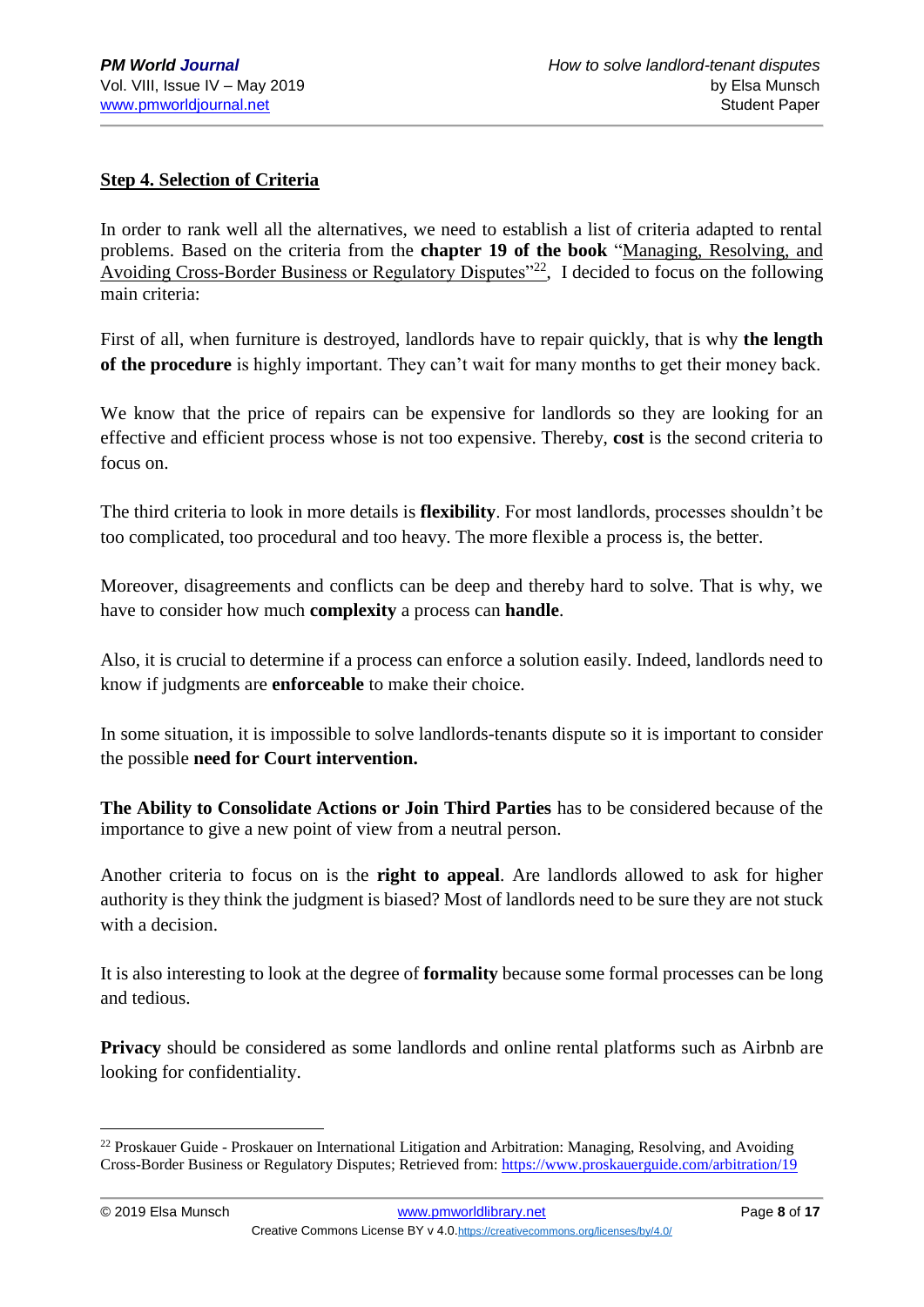Sometimes landlords and tenants do not come from the same countries or do not speak the same language. Thereby, we can consider the **ability to select place and language** as one of our criteria.

Finally, it is relevant to deal with **Limited discovery**, in order to know if a party "*through the law of civil procedure, can obtain evidence from the other party or parties by means of discovery devices such as a request for answers to interrogatories, request for production of documents, request for admissions and depositions*."[23](https://en.wikipedia.org/wiki/Discovery_(law))

| <b>ATTRIBUT</b>            | <b>Prevention</b> | <b>Mediatio</b><br><b>Arbitrati</b> |                | <b>Negotiati</b>  | <b>Expert</b>  | Litigatio      |
|----------------------------|-------------------|-------------------------------------|----------------|-------------------|----------------|----------------|
| <b>ES</b>                  | (Appropria        | $\mathbf n$                         | on             | on                | determinati    | $\mathbf n$    |
|                            | te clauses)       |                                     |                |                   | on             |                |
| <b>Time</b>                |                   | $\mathbf{1}$                        | $\mathbf{1}$   | 0,6               | 0,5            | $\overline{0}$ |
| Cost                       | $\mathbf{1}$      | 1                                   | $\overline{0}$ | 1                 | 1              | $\overline{0}$ |
| Flexibility                | $\mathbf{1}$      | $\mathbf{1}$                        | $\overline{0}$ | 0,5               | $\overline{0}$ | $\overline{0}$ |
| <b>Privacy</b>             | $\mathbf{1}$      | $\mathbf{1}$                        | 0,5            | $\mathbf{1}$<br>1 |                | $\overline{0}$ |
| <b>Right to</b>            | $\overline{1}$    | $\mathbf{1}$                        | $\overline{0}$ | 0,5               | $\overline{0}$ | $\overline{0}$ |
| appeal                     |                   |                                     |                |                   |                |                |
| <b>Non formal</b>          | $\overline{1}$    | $\mathbf{1}$                        | $\overline{0}$ | $\overline{1}$    | $\overline{0}$ | $\overline{0}$ |
| procedures                 |                   |                                     |                |                   |                |                |
| <b>Complexity</b>          | 0,5               | 0,5                                 | $\mathbf{1}$   | $\overline{0}$    | $\mathbf{1}$   | $\mathbf{1}$   |
| handling                   |                   |                                     |                |                   |                |                |
| <b>Ability to</b>          | 0,5               | 0,5                                 | $\overline{1}$ | $\mathbf{1}$      | $\mathbf{1}$   | 0,5            |
| <b>Select Place</b>        |                   |                                     |                |                   |                |                |
| and                        |                   |                                     |                |                   |                |                |
| Language<br><b>Limited</b> | $\overline{0}$    | $\overline{0}$                      | $\mathbf{1}$   | $\overline{0}$    | 0,5            | $\overline{1}$ |
| discovery                  |                   |                                     |                |                   |                |                |
| <b>Enforceabilit</b>       | $\overline{1}$    | $\overline{1}$                      | $\mathbf{1}$   | 0,5               | $\overline{1}$ | $\overline{0}$ |
| y                          |                   |                                     |                |                   |                |                |
| <b>Potential</b>           | $\mathbf{1}$      | 0,5                                 | $\overline{0}$ | 0,5               | $\overline{0}$ | $\overline{0}$ |
| need for                   |                   |                                     |                |                   |                |                |
| Court                      |                   |                                     |                |                   |                |                |
| <b>Intervention</b>        |                   |                                     |                |                   |                |                |

#### **TABLE 1: Multiple Attribute Decision Making tool**

<sup>&</sup>lt;sup>23</sup> Wikipedia – Discovery ; Retrieved from: https://en.wikipedia.org/wiki/Discovery (law)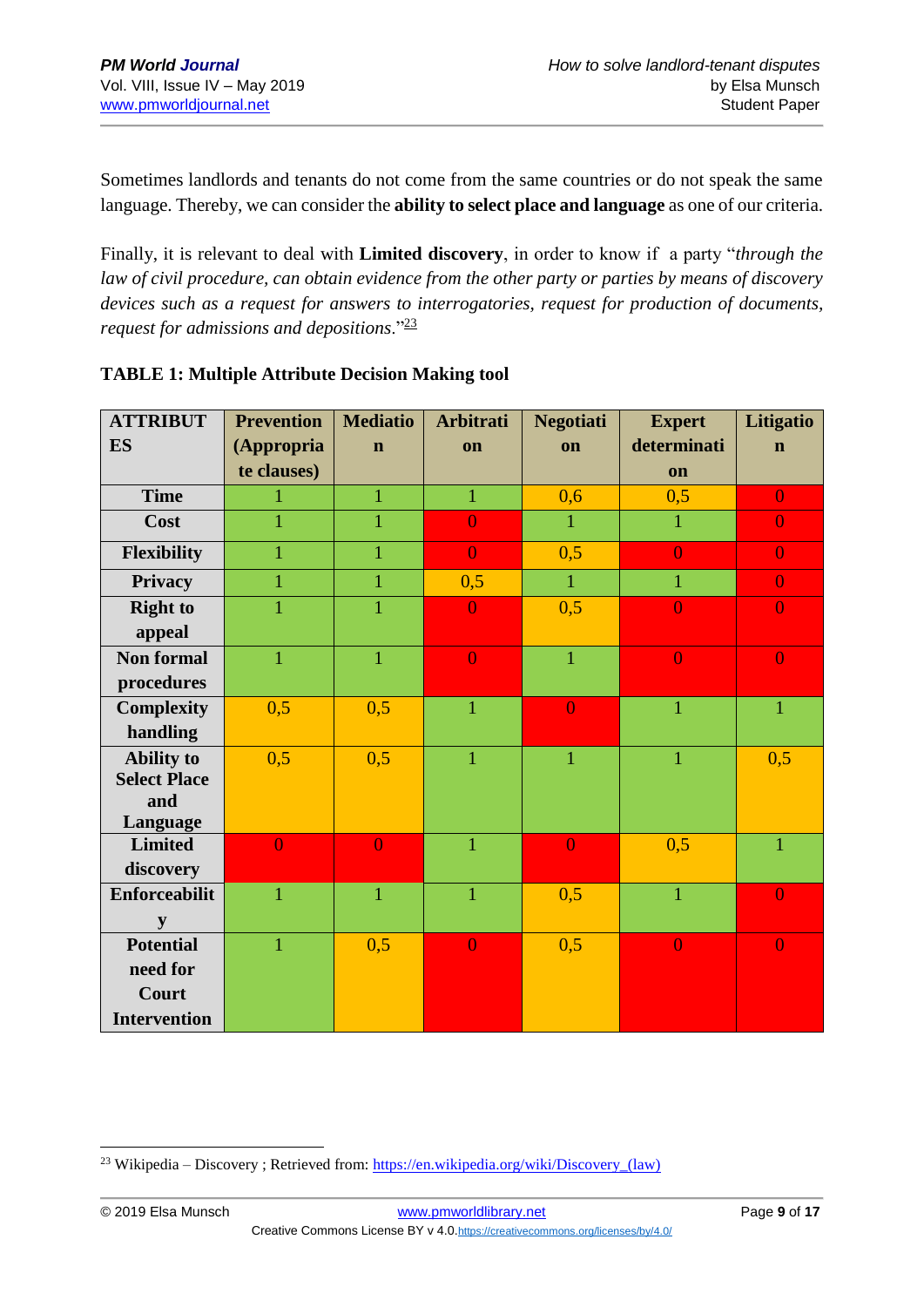| <b>Ability to</b>  |    |     |     |     |     |
|--------------------|----|-----|-----|-----|-----|
| <b>Consolidate</b> |    |     |     |     |     |
| <b>Actions or</b>  |    |     |     |     |     |
| <b>Join Third</b>  |    |     |     |     |     |
| <b>Parties</b>     |    |     |     |     |     |
| <b>TOTAL</b>       | 10 | 9,5 | 5,5 | 7,6 | 2,5 |
| <b>SCORE</b>       |    |     |     |     |     |

| <b>GOOD</b> | I NEUTRAL I NEGATIVE |  |
|-------------|----------------------|--|
|             | 0.5                  |  |

#### **Conclusion**

We figure out arbitration and litigation do not offer a lot of benefit to landlords. Therefore, we are rejecting those alternatives and we will focus on the other resolution processes as they seem to offer greater benefits to landlords.

#### **Findings**

#### $\Rightarrow$  **Step 5**

We now need to weigh and compare the different variables by using an additive weighting technique. To do so, we have to rank the alternatives by comparing the weight of the attributes with the weight of the alternatives.

The following chart is focusing on 4 different alternatives: prevention, mediation, negotiation and expert determination.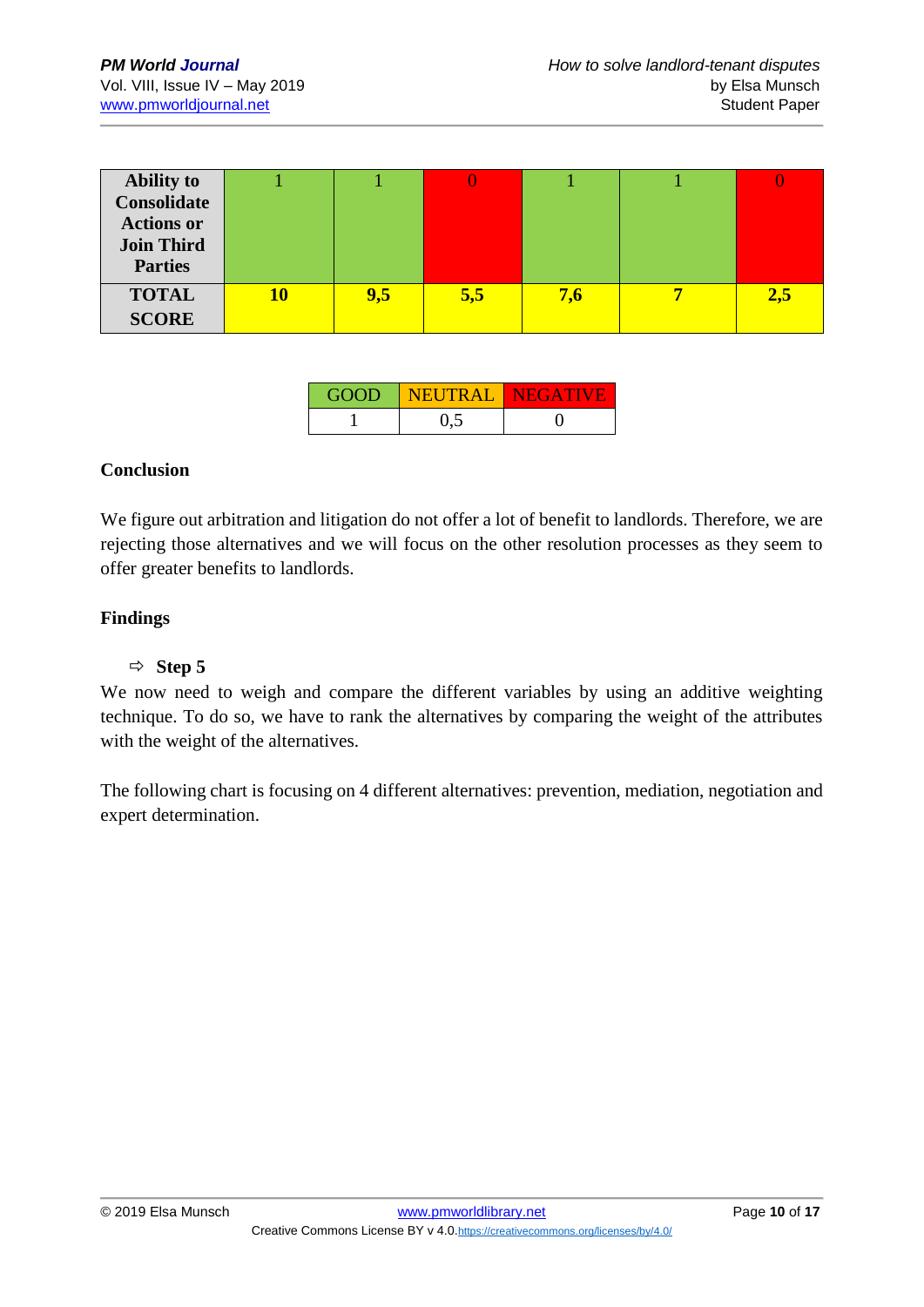|                                                                   | Step 1              | Step 2                  | Prevention |            | Mediation |           | Negotiation |           | <b>Expert determination</b> |            |
|-------------------------------------------------------------------|---------------------|-------------------------|------------|------------|-----------|-----------|-------------|-----------|-----------------------------|------------|
| <b>Attributes</b>                                                 | Relative<br>Ranking | Normalize<br>weight (A) | (B)        | $(A)* (B)$ | (C)       | $(A)*(C)$ | (D)         | $(A)*(D)$ | (E)                         | $(A)*E(E)$ |
| Time                                                              |                     | 0,2                     |            | 0,2        |           | 0,2       | 0,6         | 0,12      | 0,5                         | 0,1        |
| Cost                                                              |                     | 0,175                   |            | 0,175      |           | 0,175     |             | 0,175     |                             | 0,175      |
| Flexibility                                                       |                     | 0,15                    |            | 0,15       |           | 0,15      | 0,5         | 0,075     |                             |            |
| Privacy                                                           |                     | 0,025                   |            | 0,025      |           | 0,025     |             | 0,025     |                             | 0,025      |
| Right to appeal                                                   |                     | 0,05                    |            | 0,05       |           | 0,05      | 0,5         | 0,025     | 0                           |            |
| Non formal<br>procedures                                          |                     | 0,05                    |            | 0,05       |           | 0,05      |             | 0,05      |                             |            |
| <b>Complexity handling</b>                                        |                     | 0,1                     | 0,5        | 0,05       | 0,5       | 0,05      | 0           | O         |                             | 0,1        |
| Ability to Select<br>Place and Language                           |                     | 0,025                   | 0,5        | 0,0125     | 0,5       | 0,0125    |             | 0,025     |                             | 0,025      |
| Limited discovery                                                 |                     | 0,025                   | 0          | 0          | 0         | 0         | 0           | n         | 0,5                         | 0,0125     |
| Enforceability                                                    |                     | 0,1                     |            | 0,1        |           | 0,1       | 0,5         | 0,05      |                             | 0,1        |
| Potential need for<br>Court Intervention                          |                     | 0,05                    |            | 0,05       | 0,5       | 0,025     | 0,5         | 0,025     | o                           |            |
| Ability to<br><b>Consolidate Actions</b><br>or Join Third Parties |                     | 0,05                    |            | 0,05       |           | 0,05      |             | 0,05      |                             | 0,05       |
| Total                                                             | 40                  |                         | 0,7        |            | 0,7       |           | 0,47        |           | 0,4                         |            |

Therefore, we can see prevention and mediation are the best alternatives to solve dispute, followed by negotiation and finally expert determination.

We can also see that negotiation and expert determination score low compared to prevention and mediation.

#### **Step 6 Ranking order of the alternatives from "best" to "worst"**

We are now able to rank our alternatives from best to worst:

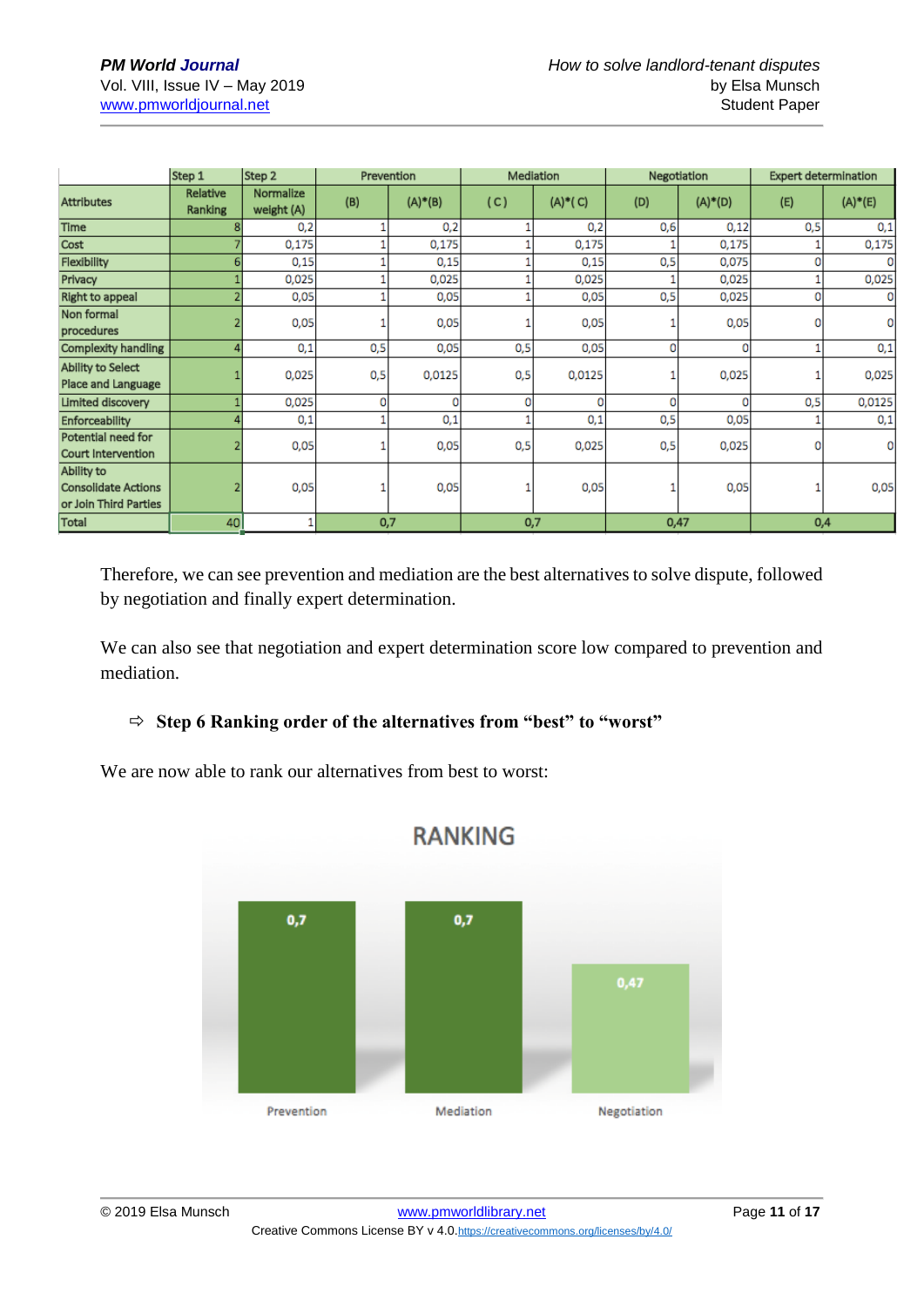Thanks to the **"Additive Weighting Technique"**, we can say how much each alternative is better compared to each other. We can see prevention IS by 181,9% a better choice than arbitration  $((10/5,5) * 100)$ , it is also by 400% more efficient than litigation  $((10/2,5) * 100)$ .

After the result in the step 5, we decided not to continue with arbitration even if the alternatives had some benefits: *"when the subject matter of the dispute is highly technical, arbitrators with an appropriate degree of expertise can be appointed (as you cannot "choose the judge" in litigation), arbitration is often faster than litigation in court".[24](http://www.humphreys.co.uk/articles/advantages-and-disadvantages-of-arbitration-over-court-proceedings/)* Nevertheless, arbitration can cost a lot of money because *"parties are required to pay for the arbitrators, which adds an additional layer of legal cost that can be prohibitive, especially in small consumer disputes".[25](http://www.humphreys.co.uk/articles/advantages-and-disadvantages-of-arbitration-over-court-proceedings/)*

Thereby, the most appropriate ranking is prevention > mediation > expert determination. Those three alternatives do not require the landlord to pursue the tenant, they are also cost and time saving.

To summarize, when a dispute arises, the best processes are prevention and mediation. Indeed, as shown previously in this paper, both alternatives have a high rate of compliance because *"Parties who have reached their own "customized" agreement are generally more likely to follow through and abide and comply with its terms than those whose agreement has been imposed by a thirdparty decision-maker."[26](https://www.k-state.edu/hcs/work-life/employee-relations/dispute-resolution/mediation/advantages.html)* Moreover, it is important to highlight that mediation is time and cost saving since this alternative *"can be scheduled and held in a matter of days, not weeks or months.*"<sup>[27](https://www.k-state.edu/hcs/work-life/employee-relations/dispute-resolution/mediation/advantages.html)</sup> Moreover, appropriate clauses are also time saving since tenants know in advance what they cannot do. Finally, both alternatives are efficient because they *"are much better able to preserve present and future working relationships than win/lose procedures".[28](https://www.k-state.edu/hcs/work-life/employee-relations/dispute-resolution/mediation/advantages.html)*

#### $\Rightarrow$  Step 7 Performance monitoring and post evaluation of results

As we know what the best alternatives are to solve dispute between landlords and tenants, we are now going to do a Pareto analysis in order to look at the effects of each alternatives.

<sup>1</sup> <sup>24</sup> Humphreys - Advantages and disadvantages of arbitration over court proceedings; Retrieved from: <http://www.humphreys.co.uk/articles/advantages-and-disadvantages-of-arbitration-over-court-proceedings/>

<sup>&</sup>lt;sup>25</sup> Humphreys - Advantages and disadvantages of arbitration over court proceedings; Retrieved from: <http://www.humphreys.co.uk/articles/advantages-and-disadvantages-of-arbitration-over-court-proceedings/>

<sup>26</sup> Kansas State University – What are the advantages of Mediation? Retrieved from: [https://www.k](https://www.k-state.edu/hcs/work-life/employee-relations/dispute-resolution/mediation/advantages.html)[state.edu/hcs/work-life/employee-relations/dispute-resolution/mediation/advantages.html](https://www.k-state.edu/hcs/work-life/employee-relations/dispute-resolution/mediation/advantages.html)

<sup>&</sup>lt;sup>27</sup> Kansas State University – What are the advantages of Mediation? Retrieved from: [https://www.k](https://www.k-state.edu/hcs/work-life/employee-relations/dispute-resolution/mediation/advantages.html)[state.edu/hcs/work-life/employee-relations/dispute-resolution/mediation/advantages.html](https://www.k-state.edu/hcs/work-life/employee-relations/dispute-resolution/mediation/advantages.html)

<sup>&</sup>lt;sup>28</sup> Kansas State University – What are the advantages of Mediation? Retrieved from: [https://www.k](https://www.k-state.edu/hcs/work-life/employee-relations/dispute-resolution/mediation/advantages.html)[state.edu/hcs/work-life/employee-relations/dispute-resolution/mediation/advantages.html](https://www.k-state.edu/hcs/work-life/employee-relations/dispute-resolution/mediation/advantages.html)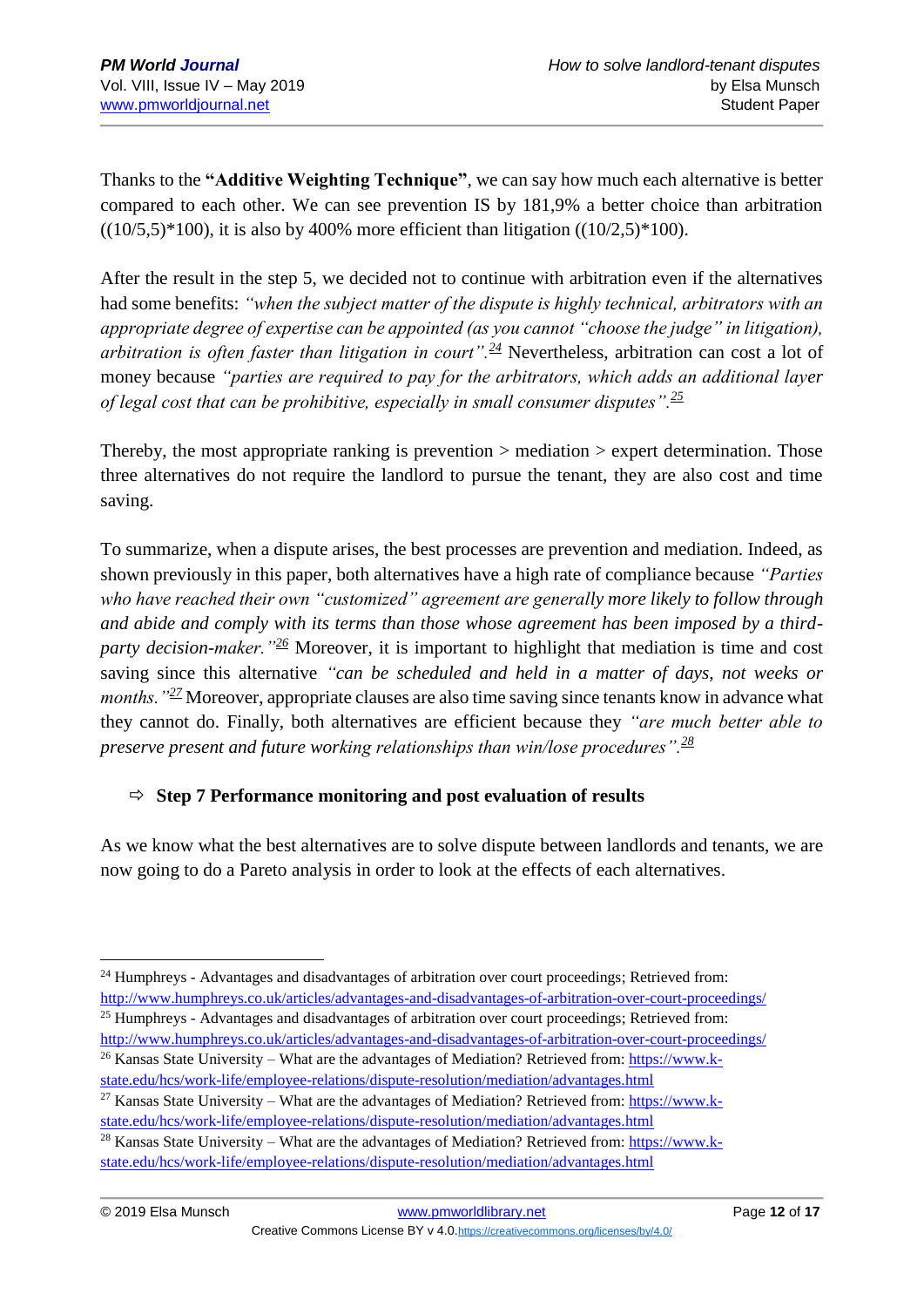

The following chart shows the performance of prevention and mediation. After analysis, both can solve almost 80% of disputes.



#### **Conclusion**

Through this paper, we tried to answer: What is the best alternative when a dispute arises between landlord and tenant? To do so, we highlighted all possible alternatives such as: prevention,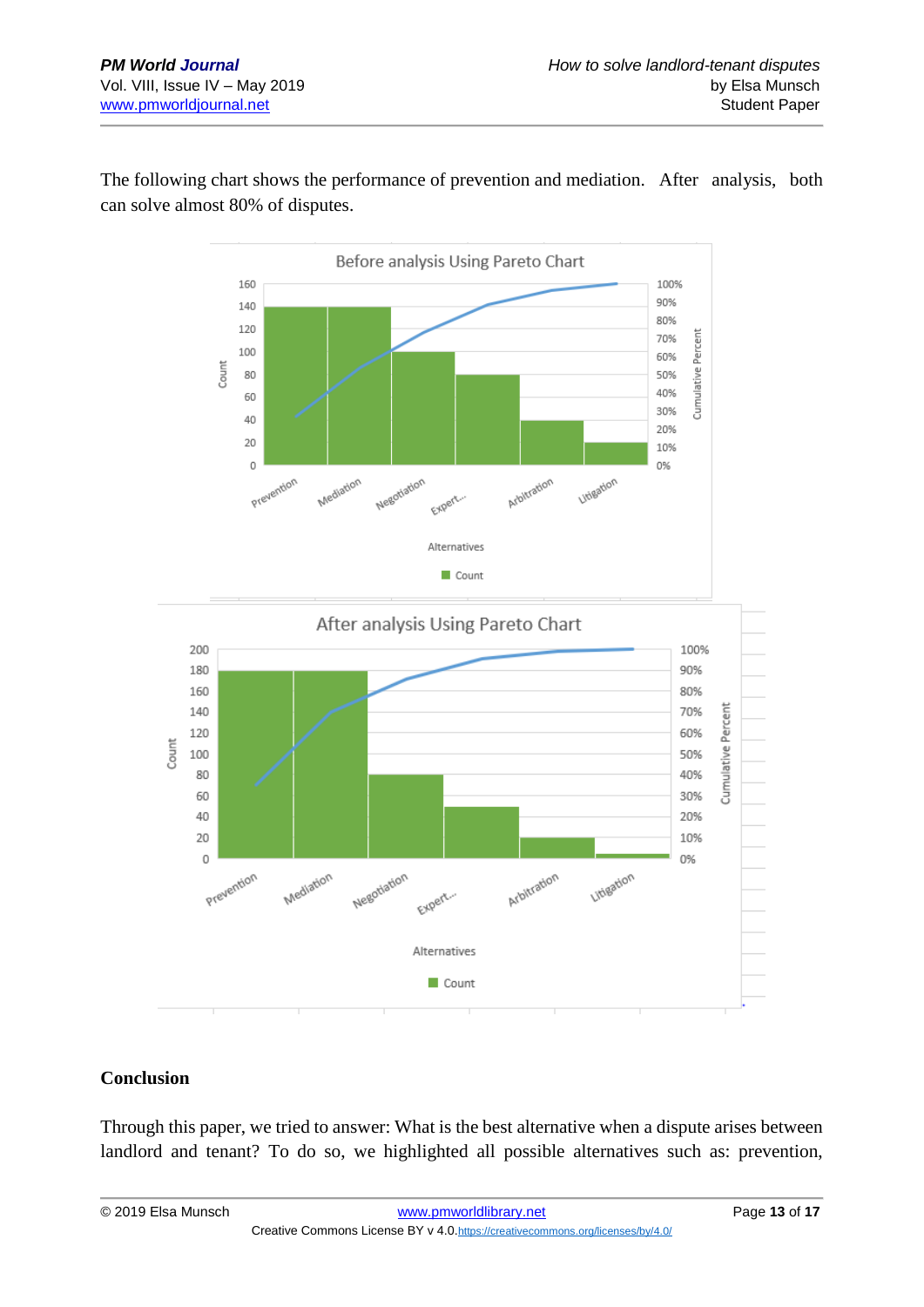mediation, negotiation, arbitration, litigation and expert determination. After the explanation of all alternatives, we weighted them using an additive weighting technique in order to assess their impacts on a landlord-tenant conflict. We drew the conclusion that the best ADR are appropriate clauses and mediation as the others have many drawbacks. Indeed, the customization of clauses help prevent landlords from disputes because tenants are fully aware of the landlord's expectations. Therefore, landlords cannot only use a standard agreement template, they need to work on it and to write down their expectations and needs.

Moreover, mediation is also an effective alternative as the cooperation and understanding is possible on the long-run.

Finally, court litigation has to be considered as the ultimate choice to solve landlord-tenant disputes as the process can be long and tedious.

#### **Bibliography**

- 1. Airbnb Destinations locales pour une communauté mondiale; Retrieved from: <https://www.airbnb.fr/how-it-works>
- 2. Biz carson (02/23/16) Business Insider How 3 guys turned renting an air mattress in their apartment into a \$25 billion company; Retrieved from: [https://www.businessinsider.com/how](https://www.businessinsider.com/how-airbnb-was-founded-a-visual-history-2016-2?IR=T)[airbnb-was-founded-a-visual-history-2016-2?IR=T](https://www.businessinsider.com/how-airbnb-was-founded-a-visual-history-2016-2?IR=T)
- 3. Thomas Richman (06/22/16) Legal Vision Dispute Resolution in the Sharing Economy; Retrieved from:<https://legalvision.com.au/dispute-resolution-in-the-sharing-economy/>
- 4. The Guardian (07/08/14) Airbnb's legal troubles: what are the issues? Retrieved from: <https://www.theguardian.com/travel/2014/jul/08/airbnb-legal-troubles-what-are-the-issues>
- 5. Airbnb Airbnb Liability Insurance; Retrieved from: [https://learnairbnb.com/airbnb-liability](https://learnairbnb.com/airbnb-liability-insurance/)[insurance/](https://learnairbnb.com/airbnb-liability-insurance/)
- 6. Airbnb What is the resolution Center? Retrieved from: <https://www.airbnb.com/help/article/767/what-is-the-resolution-center?ibbe=0>
- 7. By Elsa Munsch
- 8. Max Wideman Wideman Comparative Glossary of Project Management Terms v5.5. (n.d.) *- Project Life Cycle (Span) Cost - to - Project Manager*; Retrieved from: [http://www.maxwideman.com/pmglossary/PMG\\_P16.htm#Project%20Manager](http://www.maxwideman.com/pmglossary/PMG_P16.htm#Project%20Manager)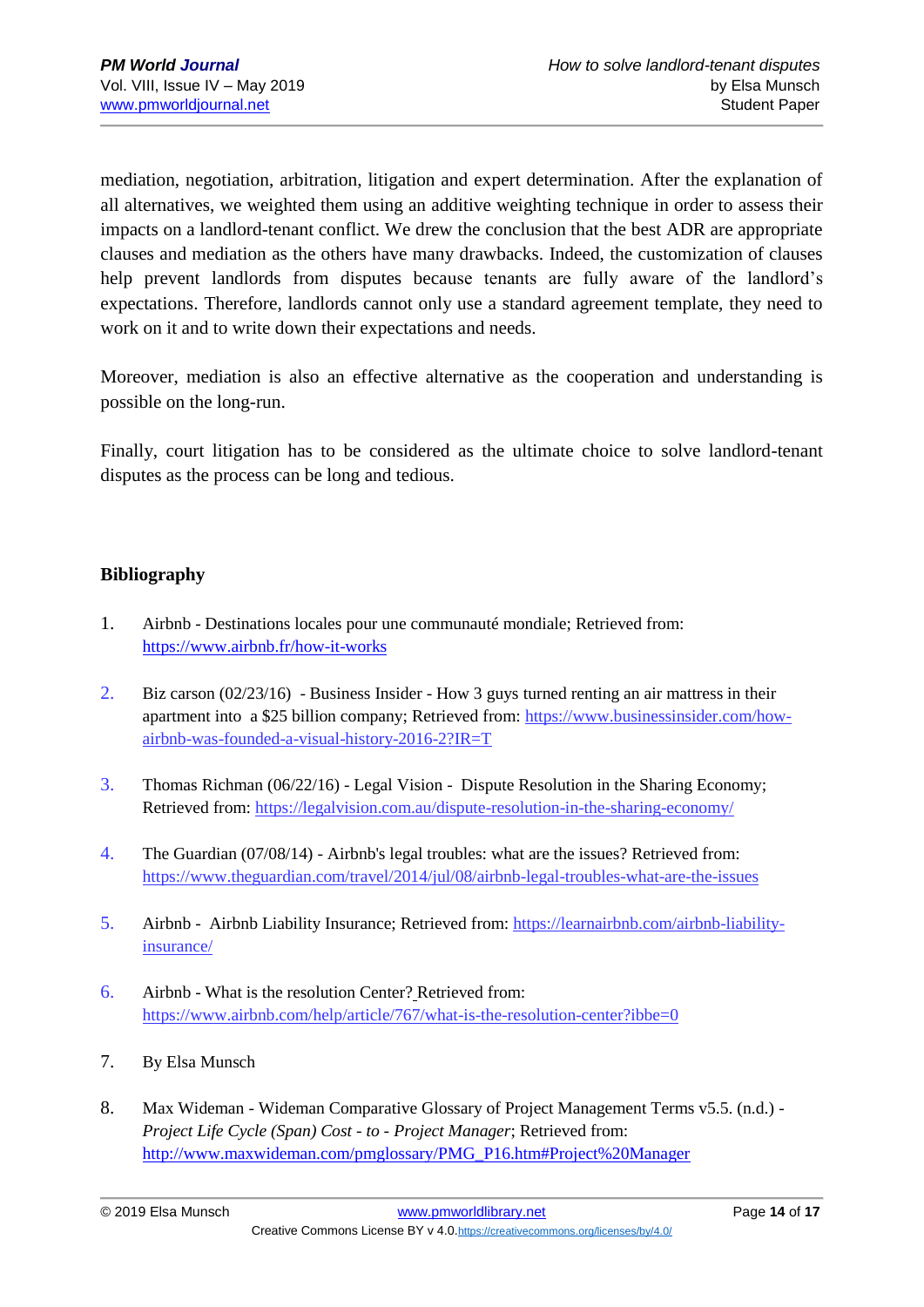- 9. Airbnb Host Protection Insurance; Retrieved from: [https://www.airbnb.com/host-protection](https://www.airbnb.com/host-protection-insurance)[insurance](https://www.airbnb.com/host-protection-insurance)
- 10. Francis Wilk & Jones What are the alternatives to litigation? Retrieved from: [https://www.franciswilksandjones.co.uk/site/our\\_services/litigation-funding/fa-what-are-the](https://www.franciswilksandjones.co.uk/site/our_services/litigation-funding/fa-what-are-the-alternatives-to-litigation.html)[alternatives-to-litigation.html](https://www.franciswilksandjones.co.uk/site/our_services/litigation-funding/fa-what-are-the-alternatives-to-litigation.html)
- 11. Australian Government, Attorney General's Department *Alternative Dispute Resolution*; Retrieved from: <https://www.ag.gov.au/LegalSystem/AlternateDisputeResolution/Pages/default.aspx>
- 12. Kasia Manolas (05/03/16) Rentalutions 5 Tips to Make a Good Rental Lease Even Better; Retrieved from: [https://www.rentalutions.com/education/articles/5-ways-to-improve-your-rental](https://www.rentalutions.com/education/articles/5-ways-to-improve-your-rental-lease)[lease](https://www.rentalutions.com/education/articles/5-ways-to-improve-your-rental-lease)
- 13. Kasia Manolas (05/03/16) Rentalutions 5 Tips to Make a Good Rental Lease Even Better; Retrieved from: [https://www.rentalutions.com/education/articles/5-ways-to-improve-your-rental](https://www.rentalutions.com/education/articles/5-ways-to-improve-your-rental-lease)[lease](https://www.rentalutions.com/education/articles/5-ways-to-improve-your-rental-lease)
- 14. Francis Wilk & Jones What are the alternatives to litigation? Retrieved from: [https://www.franciswilksandjones.co.uk/site/our\\_services/litigation-funding/fa-what-are-the](https://www.franciswilksandjones.co.uk/site/our_services/litigation-funding/fa-what-are-the-alternatives-to-litigation.html)[alternatives-to-litigation.html](https://www.franciswilksandjones.co.uk/site/our_services/litigation-funding/fa-what-are-the-alternatives-to-litigation.html)
- 15. Residential Tenancy Board Dispute Resolution Process FAQS; Retrieved from: <https://www.rtb.ie/dispute-resolution/dispute-resolution/dispute-resolution-process-faqs>
- *16.* Benson (01/16) Tollers *Adjudication, Arbitration and Mediation – What's the difference?* Retrieved from:<https://www.tollers.co.uk/news/2016/adjudication-arbitration-and-mediation/>
- 17. Edmonds (01/10/17) Griffin Law *Arbitration. Adjudication. Mediation. Alternative Dispute Resolution: does it work?* Retrieved from: [https://www.griffin.law/arbitration-adjudication](https://www.griffin.law/arbitration-adjudication-mediation-alternative-dispute-%20resolution-work/)[mediation-alternative-dispute-](https://www.griffin.law/arbitration-adjudication-mediation-alternative-dispute-%20resolution-work/) resolution-work/
- 18. Edmonds (01/10/17) Griffin Law *Arbitration. Adjudication. Mediation. Alternative Dispute Resolution: does it work?* Retrieved from: [https://www.griffin.law/arbitration-adjudication](https://www.griffin.law/arbitration-adjudication-mediation-alternative-dispute-%20resolution-work/)[mediation-alternative-dispute-](https://www.griffin.law/arbitration-adjudication-mediation-alternative-dispute-%20resolution-work/) resolution-work/
- 19. Australian Government, Attorney General's Department *Alternative Dispute Resolution*; Retrieved from: <https://www.ag.gov.au/LegalSystem/AlternateDisputeResolution/Pages/default.aspx>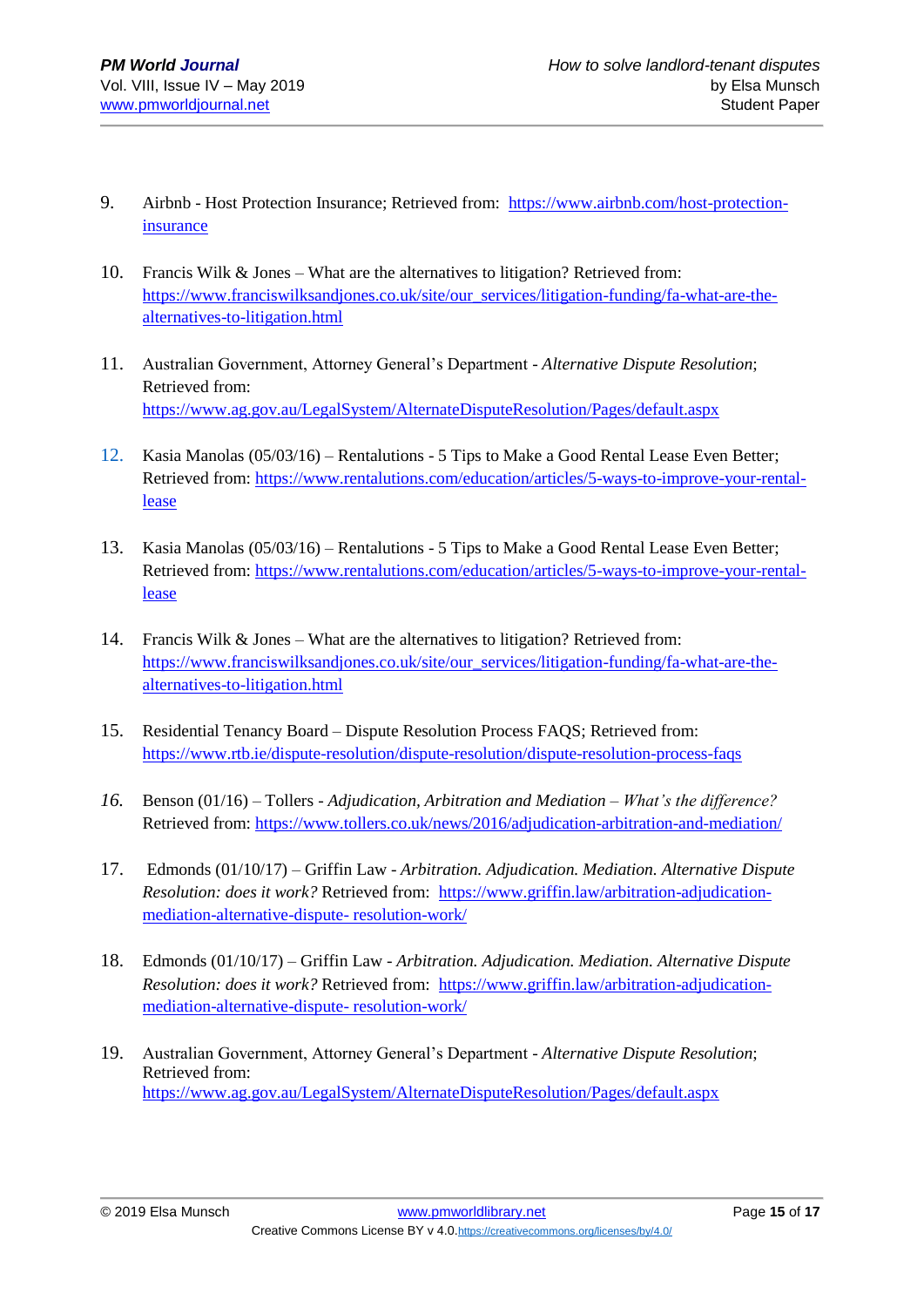- 20. Proskauer Guide Proskauer on International Litigation and Arbitration: Managing, Resolving, and Avoiding Cross-Border Business or Regulatory Disputes; Retrieved from <https://www.proskauerguide.com/arbitration/19>
- 21. Wikipedia Discovery ; Retrieved from: [https://en.wikipedia.org/wiki/Discovery\\_\(law\)](https://en.wikipedia.org/wiki/Discovery_(law))
- 22. Humphreys Advantages and disadvantages of arbitration over court proceedings; Retrieved from: [http://www.humphreys.co.uk/articles/advantages-and-disadvantages-of-arbitration-over-court](http://www.humphreys.co.uk/articles/advantages-and-disadvantages-of-arbitration-over-court-proceedings/)[proceedings/](http://www.humphreys.co.uk/articles/advantages-and-disadvantages-of-arbitration-over-court-proceedings/)
- 23. Humphreys Advantages and disadvantages of arbitration over court proceedings; Retrieved from: [http://www.humphreys.co.uk/articles/advantages-and-disadvantages-of-arbitration-over-court](http://www.humphreys.co.uk/articles/advantages-and-disadvantages-of-arbitration-over-court-proceedings/)[proceedings/](http://www.humphreys.co.uk/articles/advantages-and-disadvantages-of-arbitration-over-court-proceedings/)
- 24. Kansas State University What are the advantages of Mediation? Retrieved from[: https://www.k](https://www.k-state.edu/hcs/work-life/employee-relations/dispute-resolution/mediation/advantages.html)[state.edu/hcs/work-life/employee-relations/dispute-resolution/mediation/advantages.html](https://www.k-state.edu/hcs/work-life/employee-relations/dispute-resolution/mediation/advantages.html)
- 25. Kansas State University What are the advantages of Mediation? Retrieved from[: https://www.k](https://www.k-state.edu/hcs/work-life/employee-relations/dispute-resolution/mediation/advantages.html)[state.edu/hcs/work-life/employee-relations/dispute-resolution/mediation/advantages.html](https://www.k-state.edu/hcs/work-life/employee-relations/dispute-resolution/mediation/advantages.html)
- 26. Kansas State University What are the advantages of Mediation? Retrieved from[: https://www.k](https://www.k-state.edu/hcs/work-life/employee-relations/dispute-resolution/mediation/advantages.html)[state.edu/hcs/work-life/employee-relations/dispute-resolution/mediation/advantages.html](https://www.k-state.edu/hcs/work-life/employee-relations/dispute-resolution/mediation/advantages.html)